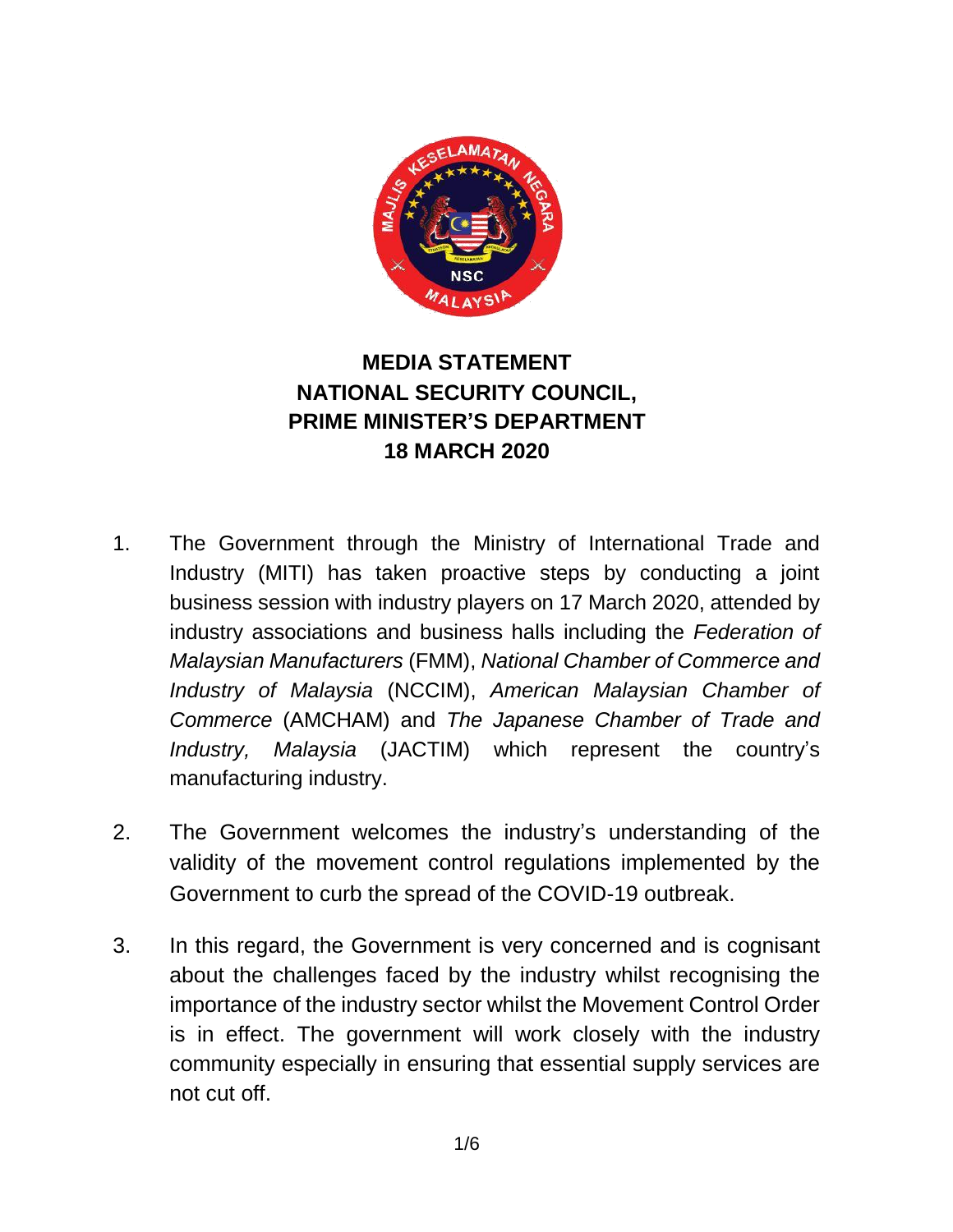- 4. In that regard, the Government has given an approval to operate under certain conditions to the relevant manufacturing industry, especially those that produce products that are defined as critical **(as in Appendix A)**, with the operations of workers at a minimum and employee rotation is performed. Industries considered must also be responsible in ensuring that screening and prevention of COVID-19 outbreak measures are implemented on a mandatory basis at the company level for the safety of employees and customers.
- 5. Companies that have been approved to operate **MUST** comply with the requirements set forth below:
	- i. Companies must reduce the number of employees to a minimum or at least 50% of the current or registered amount, for production during the period of the Movement Control Order (MCO). Companies should establish a home-based work system for workers not involved in critical manufacturing activities.
	- ii. The company is required to meet the demand and need for the product or service for the local market completely.
	- iii. Companies must submit to MITI the list of workers involved during the MCO period and ensure that the movement of workers is restricted from home to factory/premises.
	- iv. Companies should provide screening tools for temperature checks, and take daily body temperature readings at the factory/premises entrance. Readings per employee should be recorded and kept for reference.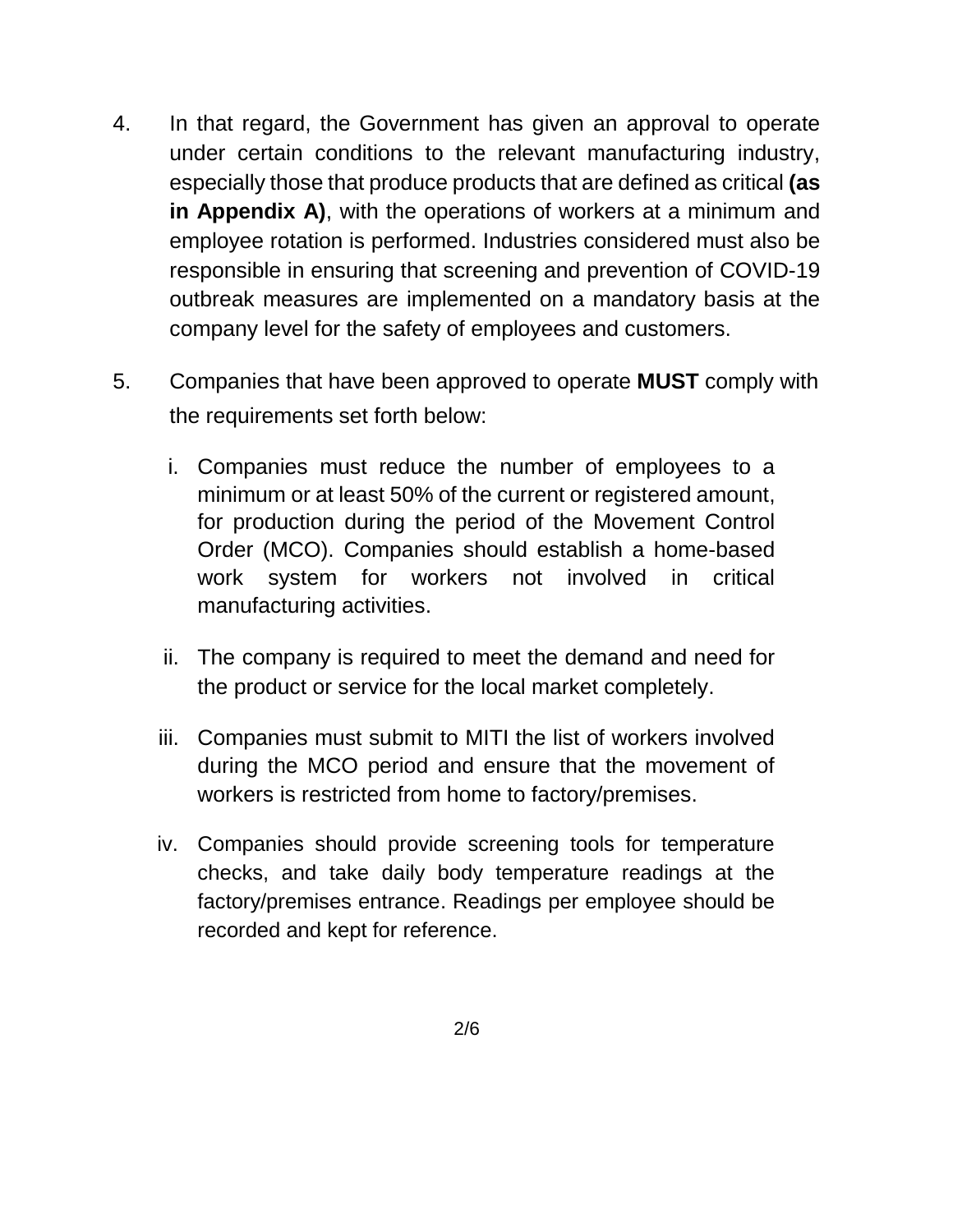- v. If the body temperature is found to be above normal, the company should contact the nearest Government Health Office or Hospital.
- vi. All employees must adhere to the COVID-19 prevention procedures prescribed by MOH issued from time to time.
- vii. The company shall provide *hand sanitizers* at the entrance and other relevant places within the factory/premises, and ensure the use of *face masks* by each employee.
- viii. The company must conduct a disinfection sanitation process at the factory/premises before each shift or operation begins.
- ix. The sanitation and cleaning process should be carried out three (3) times a day especially in public areas (*common spaces*) such as lobbies, elevators, cafeterias, meeting rooms, prayer rooms, bus/staff transportation and indoor recreation centres.
- x. The company must ensure that the employee's vehicle undergoes a sanitation and disinfection process each time before use.
- xi. Companies should ensure that social distancing best practice guidelines are in place and are implemented particularly in production floor areas; cafeteria/canteens; meeting rooms; prayer and multipurpose halls.
- xii. In the event an employee is infected with COVID-19, the company is responsible for all medical expenses, the process of decontamination, and other related costs.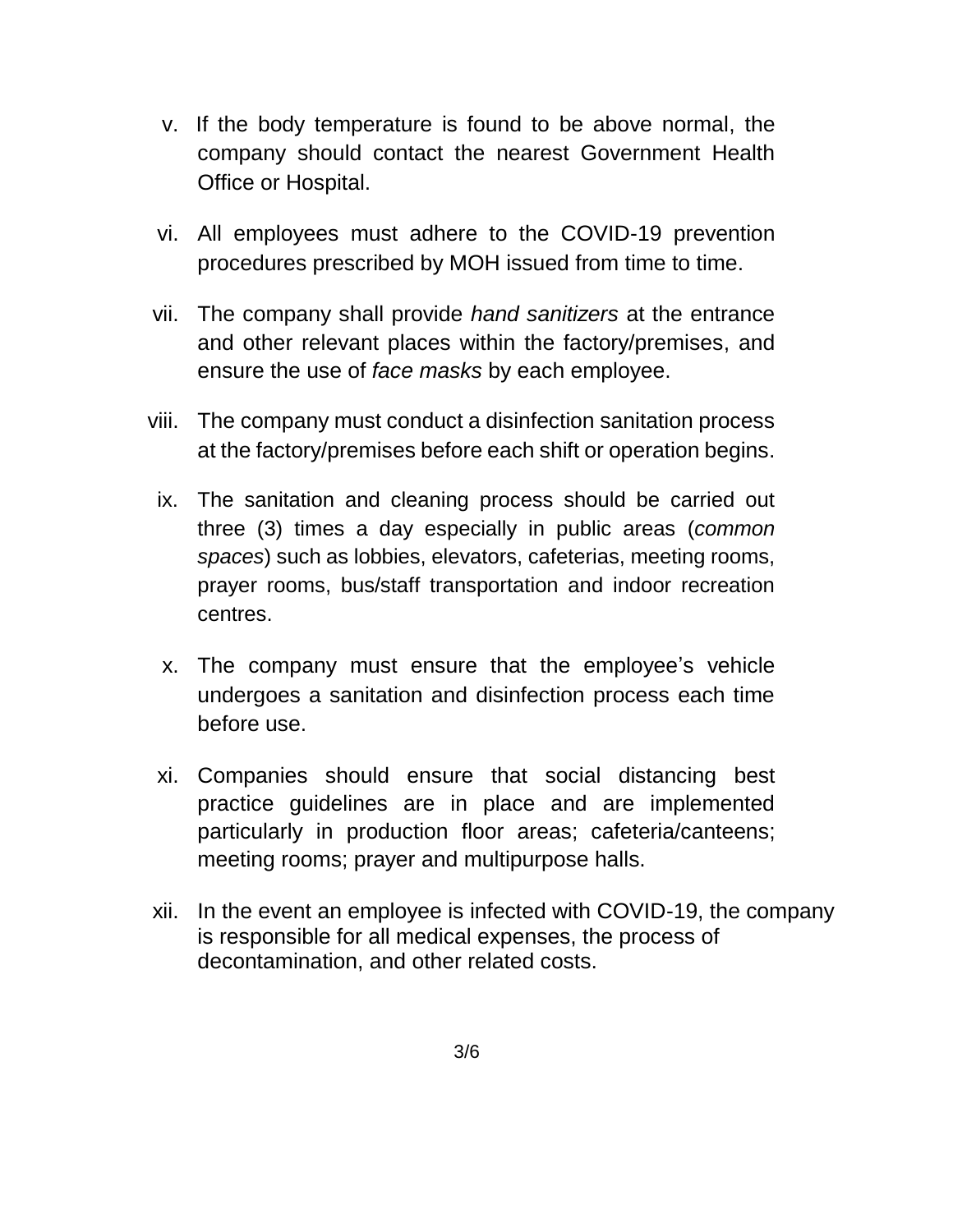- xiii. The Government would like to emphasise that this approval can be revoked and withdrawn, if the requirements of the above conditions are not complied with by the company/industry.
- xiv. The Government reserves the right to amend the above conditions subject to the current circumstances.
- 6. The Government would like to emphasise that this approval can be revoked and withdrawn, if the requirements are not complied with by the industry.

Regards.

## **NATIONAL SECURITY COUNCIL PRIME MINISTER'S DEPARTMENT 18 MARCH 2020**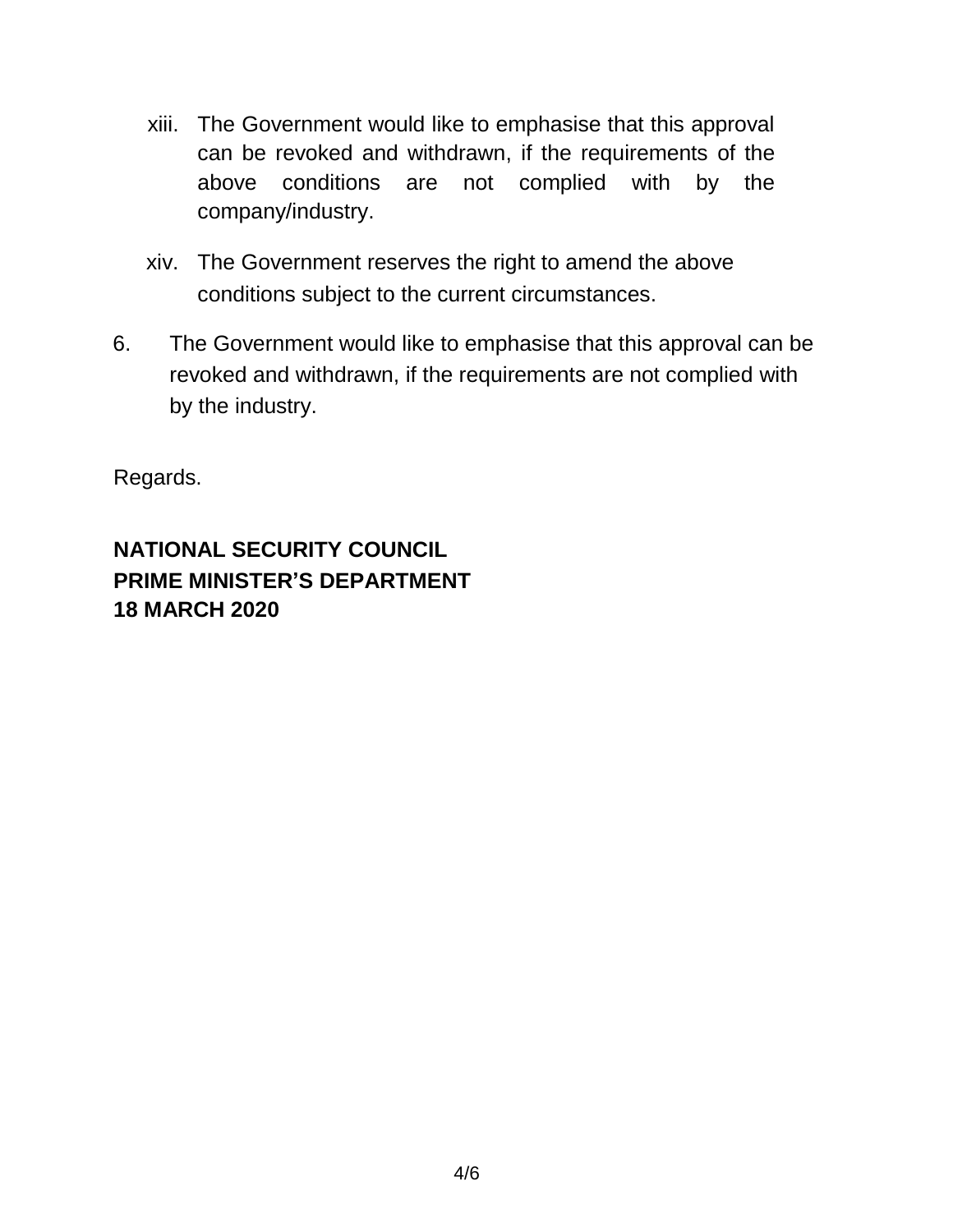### **LIST OF CRITICAL MANUFACTURING SECTORS THAT ARE ALLOWED TO OPERATE SUBJECT TO CONDITIONS PRESCRIBED BY MITI**

### **A. List of Essential Items Recognised by the Ministry of Health (MOH)**

| <b>Product</b>                                                                                                                                                                                                                                                                                                                                                |
|---------------------------------------------------------------------------------------------------------------------------------------------------------------------------------------------------------------------------------------------------------------------------------------------------------------------------------------------------------------|
| 1. Food and beverages including imported goods                                                                                                                                                                                                                                                                                                                |
| <b>Rice</b><br>Sugar<br>Vegetable oil and animal fat<br>$\bullet$<br>Flour and cereals<br><b>Bread</b><br>Water<br>Dairy products – milk and baby formula<br>$\bullet$<br>Herbs and spices<br>$\bullet$<br>Dry food<br>$\bullet$<br>Coffee and tea<br>Canned food<br>Meat<br>Poultry<br>Animal/livestock feed<br>$\bullet$<br>Processed fruits and vegetables |
| Agriculture and fisheries, including imports<br>2.                                                                                                                                                                                                                                                                                                            |
| Fish and seafood<br>$\bullet$                                                                                                                                                                                                                                                                                                                                 |
| <b>Fruits</b>                                                                                                                                                                                                                                                                                                                                                 |
| Vegetables                                                                                                                                                                                                                                                                                                                                                    |
| Household products<br>3.                                                                                                                                                                                                                                                                                                                                      |
| <b>Cleaning products</b><br><b>Disinfectants</b><br><b>Sanitisers</b><br>Personal care items                                                                                                                                                                                                                                                                  |
| Toilet and tissue paper                                                                                                                                                                                                                                                                                                                                       |
| Personal Protective Equipment - PPE including Fire Safety Equipment and<br>4.<br>Medical Supplies including face masks, rubber gloves.                                                                                                                                                                                                                        |
| Pharmaceuticals – all chemical items and medicines<br>5.                                                                                                                                                                                                                                                                                                      |
| Packaging and printing materials, including ink<br>6.                                                                                                                                                                                                                                                                                                         |
|                                                                                                                                                                                                                                                                                                                                                               |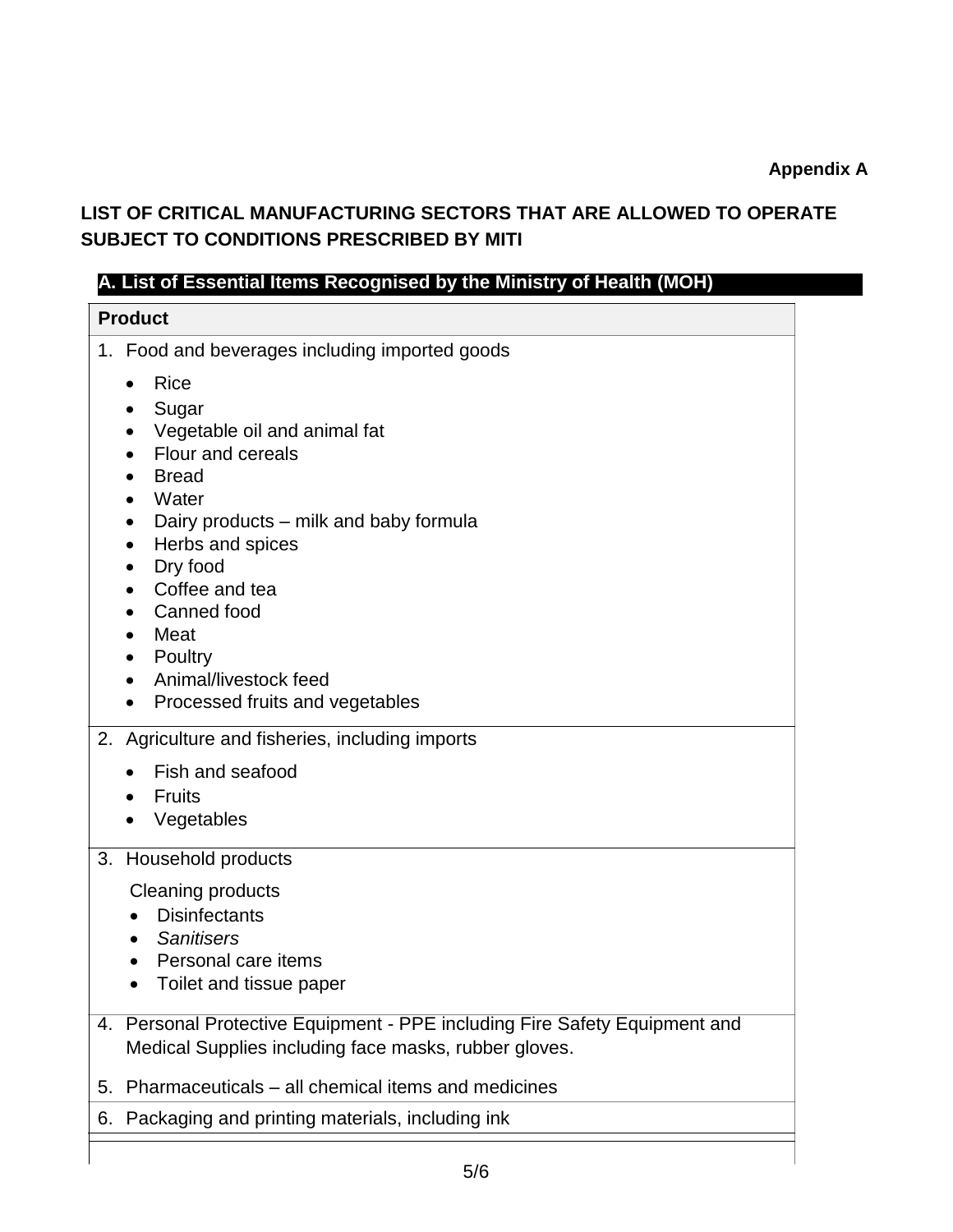7. Medical and surgical devices

8. Parts for medical devices such as parts for ventilators